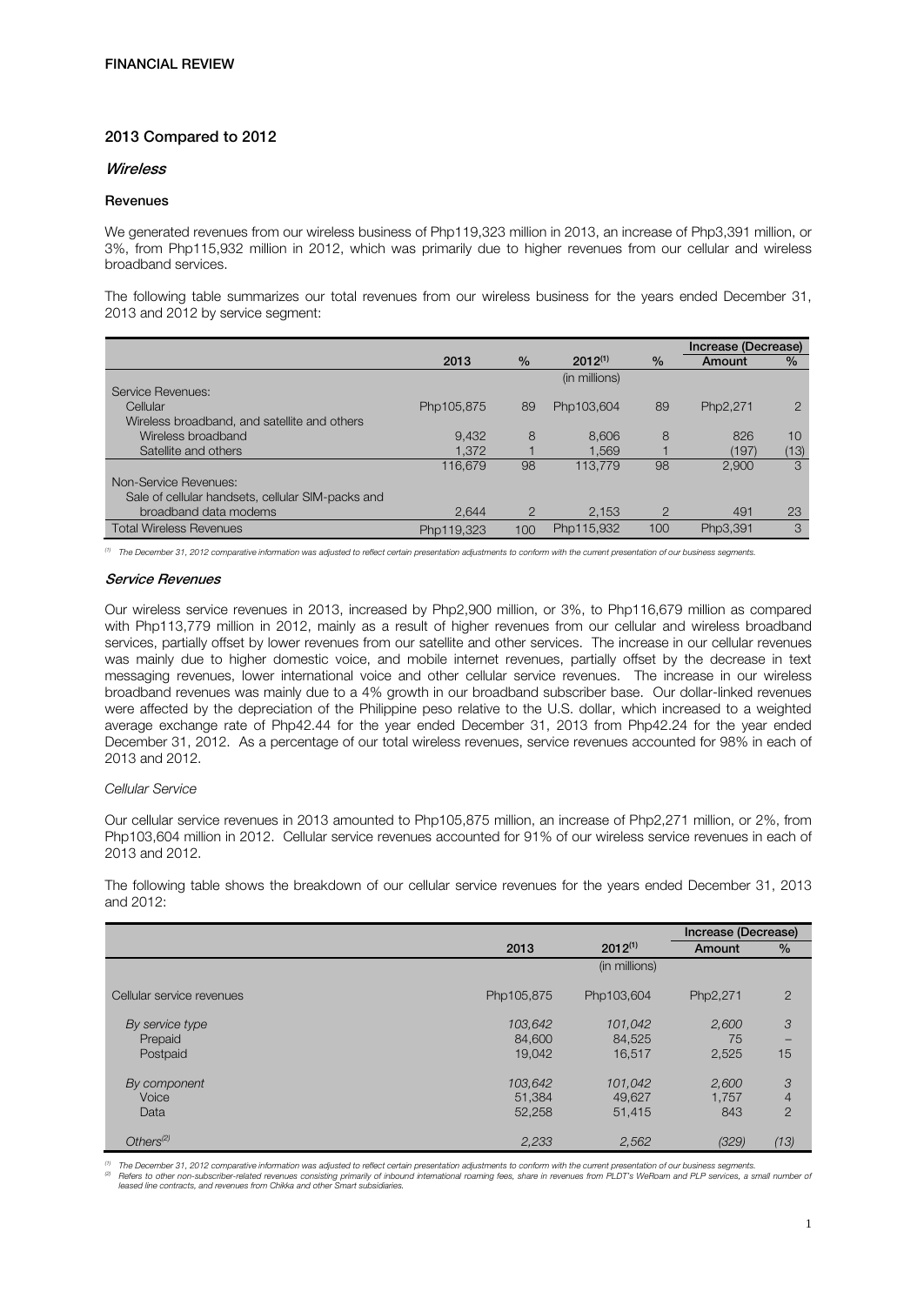|                                                                |            |              | Increase (Decrease) |                |
|----------------------------------------------------------------|------------|--------------|---------------------|----------------|
|                                                                | 2013       | 2012         | Amount              | $\%$           |
| Cellular subscriber base                                       | 70,045,627 | 69,866,458   | 179,169             |                |
| Prepaid                                                        | 67,667,750 | 67,611,537   | 56.213              |                |
| Smart                                                          | 24,608,687 | 25,061,453   | (452, 766)          | (2)            |
| Talk 'N Text                                                   | 29,485,017 | 28,445,053   | 1,039,964           | 4              |
| Sun Cellular                                                   | 13,574,046 | 14, 105, 031 | (530, 985)          | (4)            |
| Postpaid                                                       | 2,377,877  | 2,254,921    | 122,956             | 5              |
| Sun Cellular                                                   | 1,488,181  | 1,571,441    | (83, 260)           | (5)            |
| Smart                                                          | 889,696    | 683,480      | 206,216             | 30             |
| Systemwide traffic volumes (in million minutes) <sup>(1)</sup> |            |              |                     |                |
| Calls                                                          | 55,344     | 53,288       | 2,056               | 4              |
| <b>Domestic</b>                                                | 51,504     | 49,597       | 1.907               | $\overline{4}$ |
| <i>Inbound</i>                                                 | 1,228      | 1.242        | (14)                | (1)            |
| Outbound                                                       | 50.276     | 48.355       | 1,921               | $\overline{4}$ |
| International                                                  | 3,840      | 3,691        | 149                 | 4              |
| <i>Inbound</i>                                                 | 3,216      | 3.025        | 191                 | 6              |
| Outbound                                                       | 624        | 666          | (42)                | (6)            |
| SMS/Data count (in million hits) <sup>(1)</sup>                | 506,702    | 501.964      | 4.738               | $\overline{1}$ |
| Text messages                                                  | 504,050    | 500,039      | 4,011               |                |
| <b>Domestic</b>                                                | 503.176    | 499,191      | 3,985               |                |
| <b>Bucket-Priced/Unlimited</b>                                 | 471,298    | 468,898      | 2,400               |                |
| Standard                                                       | 31,878     | 30,293       | 1,585               | 5              |
| International                                                  | 874        | 848          | 26                  | 3              |
| <b>Value-Added Services</b>                                    | 2,577      | 1,872        | 705                 | 38             |
| <b>Financial Services</b>                                      | 75         | 53           | 22                  | 42             |
| Mobile internet (in TB)                                        | 18,092     | 4,954        | 13,138              | 265            |

The following table shows other key measures of our cellular business as at and for the years ended December 31, 2013 and 2012:

*(1) The December 31, 2012 comparative information was adjusted to reflect certain presentation adjustments to conform with the current presentation of our business segments.* 

Revenues generated from our prepaid cellular services amounted to Php84,600 million in 2013, an increase of Php75 million as compared with Php84,525 million in 2012. Prepaid cellular service revenues accounted for 82% and 84% of cellular voice and data revenues in 2013 and 2012, respectively. Revenues generated from postpaid cellular service amounted to Php19,042 million in 2013, an increase of Php2,525 million, or 15%, as compared with Php16,517 million earned in 2012, and which accounted for 18% and 16% of cellular voice and data revenues in 2013 and 2012, respectively. The increase in revenues from our prepaid cellular services was primarily due to an increase in domestic outbound voice revenues and mobile internet, partially offset by a decline in international outbound revenues. The increase in our postpaid cellular service revenues was primarily due to an increase in postpaid subscribers of Smart from 889,696 in 2013 from 683,480 in 2012 due to higher activations.

# *Voice Services*

Cellular revenues from our voice services, which include all voice traffic and voice VAS, such as voice mail and outbound international roaming, increased by Php1,757 million, or 4%, to Php51,384 million in 2013 from Php49,627 million in 2012, primarily due to higher cellular domestic voice revenues, partially offset by lower cellular international voice revenues. Cellular voice services accounted for 49% and 48% of our cellular service revenues in 2013 and 2012, respectively.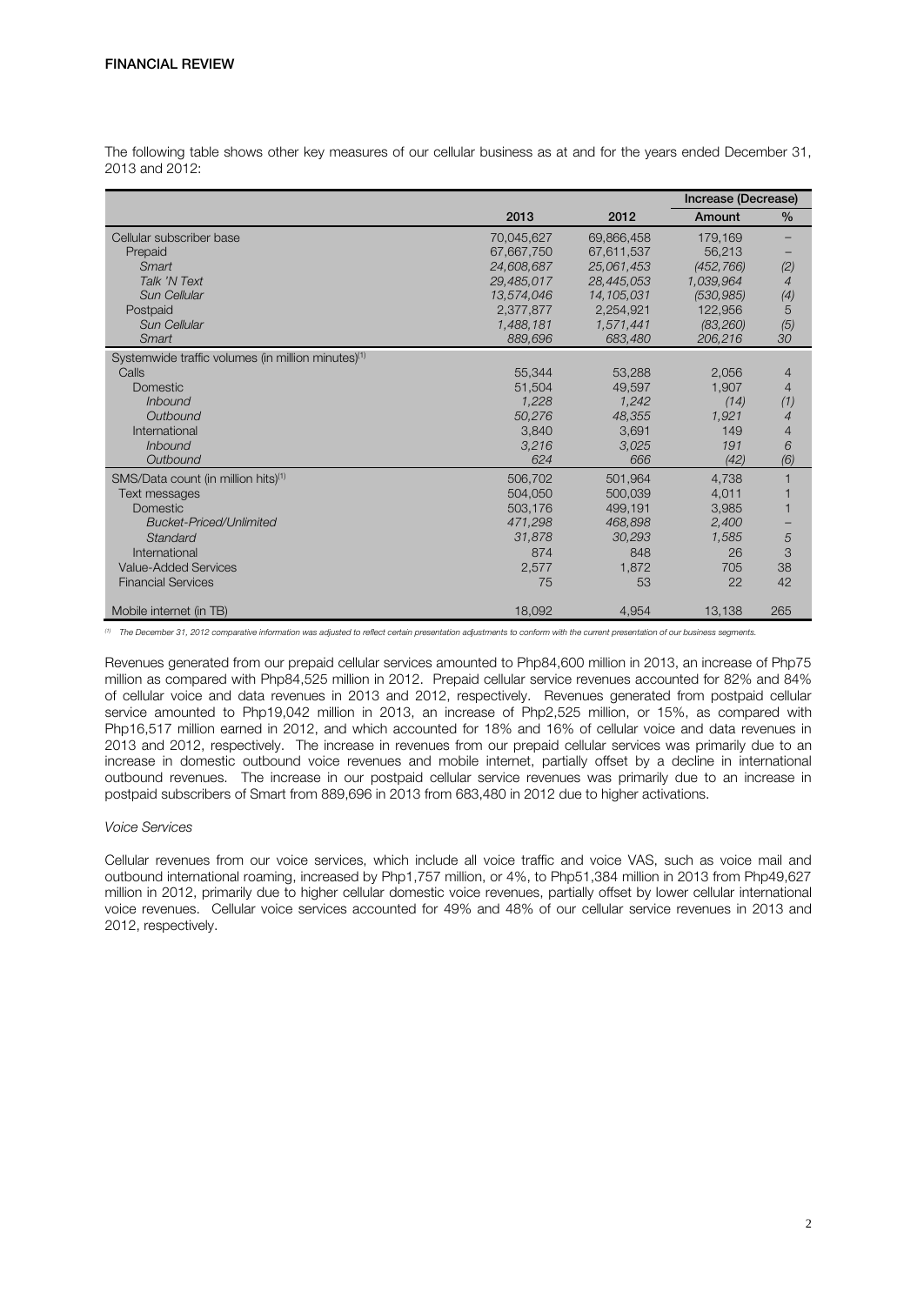The following table shows the breakdown of our cellular voice revenues for the years ended December 31, 2013 and 2012:

|                                    |           |               | Increase (Decrease) |                |
|------------------------------------|-----------|---------------|---------------------|----------------|
|                                    | 2013      | $2012^{(1)}$  | Amount              | %              |
|                                    |           | (in millions) |                     |                |
| Voice services:<br><b>Domestic</b> |           |               |                     |                |
| Inbound                            | Php4,655  | Php4,737      | (Php82)             | (2)            |
| Outbound                           | 30,619    | 28,440        | 2,179               | 8              |
|                                    | 35,274    | 33,177        | 2,097               | 6              |
| International                      |           |               |                     |                |
| Inbound                            | 13,922    | 13,838        | 84                  |                |
| Outbound                           | 2,188     | 2,612         | (424)               | (16)           |
|                                    | 16,110    | 16,450        | (340)               | (2)            |
| Total                              | Php51,384 | Php49,627     | Php1,757            | $\overline{4}$ |

*(1) The December 31, 2012 comparative information was adjusted to reflect certain presentation adjustments to conform with the current presentation of our business segments.* 

Domestic voice service revenues increased by Php2,097 million, or 6%, to Php35,274 million in 2013 from Php33,177 million in 2012, primarily due to an increase in domestic outbound voice service revenues by Php2,179 million, partially offset by lower domestic inbound voice service revenues by Php82 million.

Revenues from domestic outbound voice service increased by Php2,179 million, or 8%, to Php30,619 million in 2013 from Php28,440 million in 2012 mainly due to increased traffic on unlimited calls and improved yield on bucket offers. Domestic outbound call volume of 50,276 million minutes increased by 1,921 million minutes, or 4%, from 48,355 million minutes in 2012.

Revenues from our domestic inbound voice service decreased by Php82 million, or 2%, to Php4,655 million in 2013 from Php4,737 million in 2012. Domestic inbound call volumes of 1,228 million minutes in 2013, decreased by 14 million minutes, or 1%, from 1,242 million minutes in 2012 primarily due to lower traffic from fixed line calls.

International voice service revenues decreased by Php340 million, or 2%, to Php16,110 million in 2013 from Php16,450 million in 2012 primarily due to the decline in international outbound voice service revenues by Php424 million, or 16%, to Php2,188 million in 2013 from Php2,612 million in 2012, partially offset by higher international inbound voice service revenues by Php84 million, or 1%, to Php13,922 million in 2013 from Php13,838 million in 2012. The net decrease in international voice service revenues was due to lower outbound traffic and a decrease in inbound termination rates, partially offset by the increase in inbound traffic and the favorable effect of higher weighted average exchange rate of the Philippine peso to the U.S. dollar. International inbound and outbound calls totaled 3,840 million minutes, an increase of 149 million minutes, or 4%, from 3,691 million minutes in 2012.

# *Data Services*

Cellular revenues from our data services, which include all text messaging-related services, as well as VAS, increased by Php843 million, or 2%, to Php52,258 million in 2013 from Php51,415 million in 2012 primarily due to higher mobile internet and VAS revenues, partially offset by lower text messaging revenues. Cellular data services accounted for 49% and 50% of our cellular service revenues in 2013 and 2012, respectively.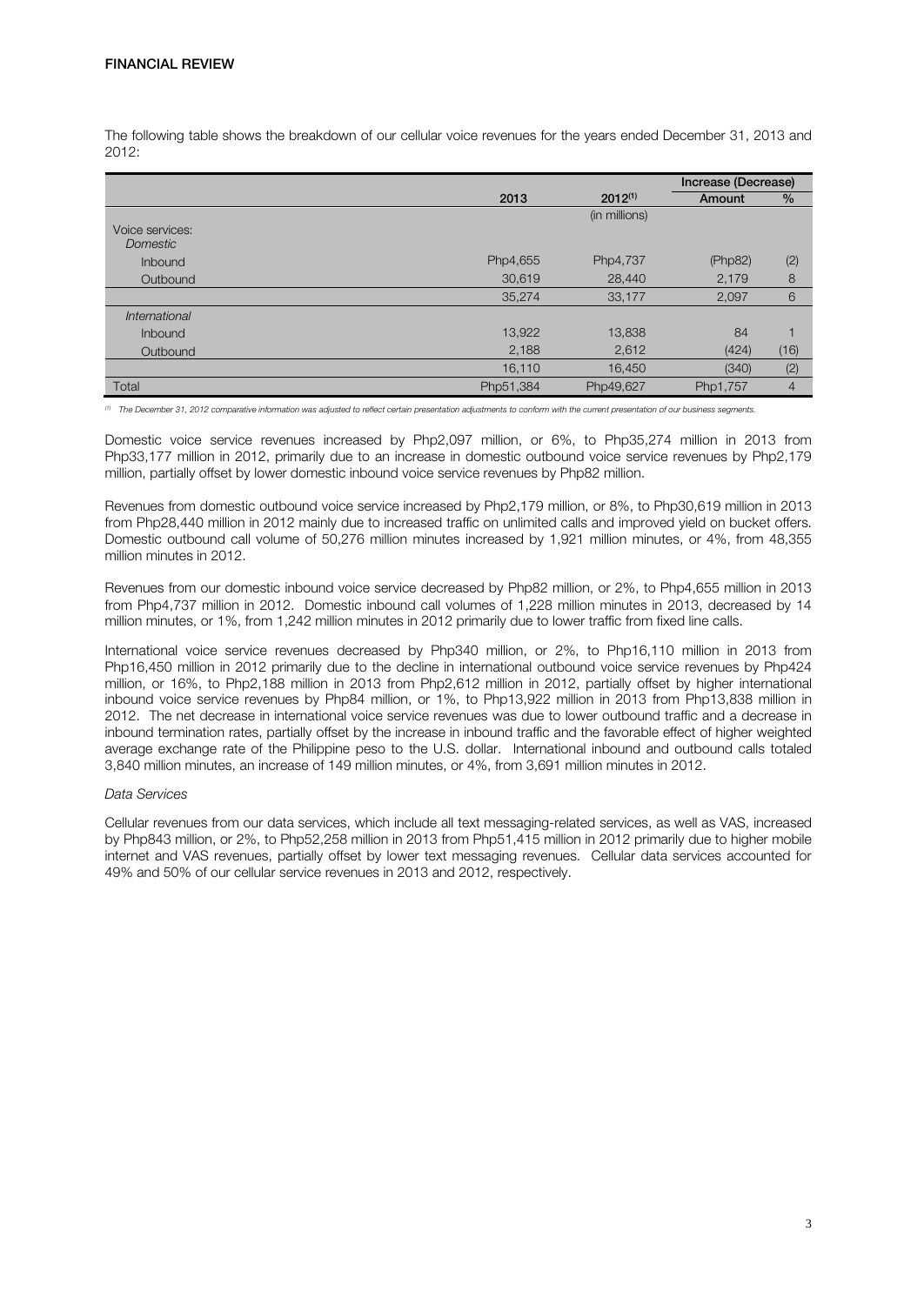The following table shows the breakdown of our cellular data service revenues for the years ended December 31, 2013 and 2012:

|                                     |           |               | Increase (Decrease) |                |
|-------------------------------------|-----------|---------------|---------------------|----------------|
|                                     | 2013      | $2012^{(1)}$  | Amount              | $\%$           |
|                                     |           | (in millions) |                     |                |
| Text messaging                      |           |               |                     |                |
| <b>Domestic</b>                     | Php41,822 | Php42,719     | (Php897)            | (2)            |
| <b>Bucket-Priced/Unlimited</b>      | 29.411    | 28,752        | 659                 | $\overline{c}$ |
| Standard                            | 12,411    | 13,967        | (1, 556)            | (11)           |
| International                       | 3,519     | 3,782         | (263)               | (7)            |
|                                     | 45,341    | 46,501        | (1, 160)            | (2)            |
|                                     |           |               |                     |                |
| Mobile internet <sup>(2)</sup>      | 4.968     | 3,121         | 1.847               | 59             |
|                                     |           |               |                     |                |
| Value-added services <sup>(3)</sup> | 1.949     | 1.793         | 156                 | 9              |
| Total                               | Php52.258 | Php51.415     | Php843              | $\overline{2}$ |

(1) The December 31, 2012 comparative information was adjusted to reflect certain presentation adjustments to conform with the current presentation of our business segments.<br><sup>(2)</sup> Includes revenues from web-based services,

*(3) Includes revenues from SMS-based VAS (info-on-demand and voice text services, net of allocated discounts and content provider costs); multi-media messaging system, or MMS-based VAS (point-to-point MMS and content download services, such as ringtone, logo or music downloads, net of allocated discounts and content provider costs); Pasa Load/Give-a-load (which*  allows prepaid and postpaid subscribers to transfer small denominations of air time credits to other prepaid subscribers and Dial \*SOS which allows Smart and Talk 'N Text prepaid<br>subscribers to borrow Php4 of load (Php3 on *revenues from Smart Money Clicks via Smart Menu and mobile banking. Smart Money Clicks includes the following services: balance inquiry, re-load prepaid accounts, bills payment, card management and internet purchases.*

Text messaging-related services contributed revenues of Php45,341 million in 2013, a decrease of Php1,160 million, or 2%, as compared with Php46,501 million in 2012, and accounted for 87% and 90% of our total cellular data service revenues in 2013 and 2012, respectively. The decrease in revenues from text messaging-related services resulted mainly from lower domestic standard and international messaging revenues, partially offset by higher text messaging revenues from the various bucket-priced/unlimited SMS offers. Text messaging revenues from the various bucket-priced/unlimited SMS offers totaled Php29,411 million in 2013, an increase of Php659 million, or 2%, as compared with Php28,752 million in 2012. Bucket-priced/unlimited text messages increased by 2,400 million to 471,298 million in 2013 from 468,898 million in 2012.

Standard text messaging revenues, which includes inbound and outbound standard SMS revenues, decreased by Php1,556 million, or 11%, to Php12,411 million in 2013 from Php13,967 million in 2012, mainly due to a decrease in outbound standard SMS revenues primarily as a result of increased preference for bucket and unlimited SMS offers, partly offset by higher inbound revenues due to higher text messages from other carriers. Standard text messages increased by 1,585 million, or 5% to 31,878 million in 2013 from 30,293 million in 2012, as a result of increased domestic inbound SMS volume, partially offset by the decline in domestic outbound standard SMS volume.

International text messaging revenues amounted to Php3,519 million in 2013, a decrease of Php263 million, or 7%, from Php3,782 million in 2012 mainly due to lower outbound international SMS revenues driven by the decline in outbound traffic, partially offset by higher inbound traffic, higher effective dollar yield of international inbound SMS and the favorable effect of higher weighted average exchange rate of the Philippine peso to the U.S. dollar.

Mobile internet service revenues increased by Php1,847 million, or 59%, to Php4,968 million in 2013 from Php3,121 million in 2012 as a result of higher traffic for mobile internet browsing. Mobile internet service registered 18,092 TB in 2013, an increase of 13,138 TB, or 265%, from 4,954 TB in 2012.

VAS contributed revenues of Php1,949 million in 2013, an increase of Php156 million, or 9%, as compared with Php1,793 million in 2012, primarily due to an increase in revenues from SMS-based VAS revenues, partially offset by lower *Pasa Load/Give-a-Load* and MMS-based VAS revenues.

## *Subscriber Base, ARPU and Churn Rates*

As at December 31, 2013, our cellular subscribers totaled 70,045,627, an increase of 179,169 over the cellular subscriber base of 69,866,458 as at December 31, 2012. Our cellular prepaid subscriber base increased by 56,213 to 67,667,750 as at December 31, 2013 from 67,611,537 as at December 31, 2012, while our cellular postpaid subscriber base also increased by 122,956, or 5%, to 2,377,877 as at December 31, 2013 from 2,254,921 as at December 31, 2012. The increase in subscriber base was primarily due to the growth in *Talk 'N Text* prepaid subscribers by 1,039,964, partially offset by a net decrease in Smart and *Sun Cellular* subscribers by 246,550 and 614,245, respectively, resulting from lower average activations in 2013. Prepaid subscribers exclude those subscribers whose minimum balance is derived via accumulation from its rewards program. Prepaid subscribers accounted for 97% of our total subscriber base as at December 31, 2013 and 2012.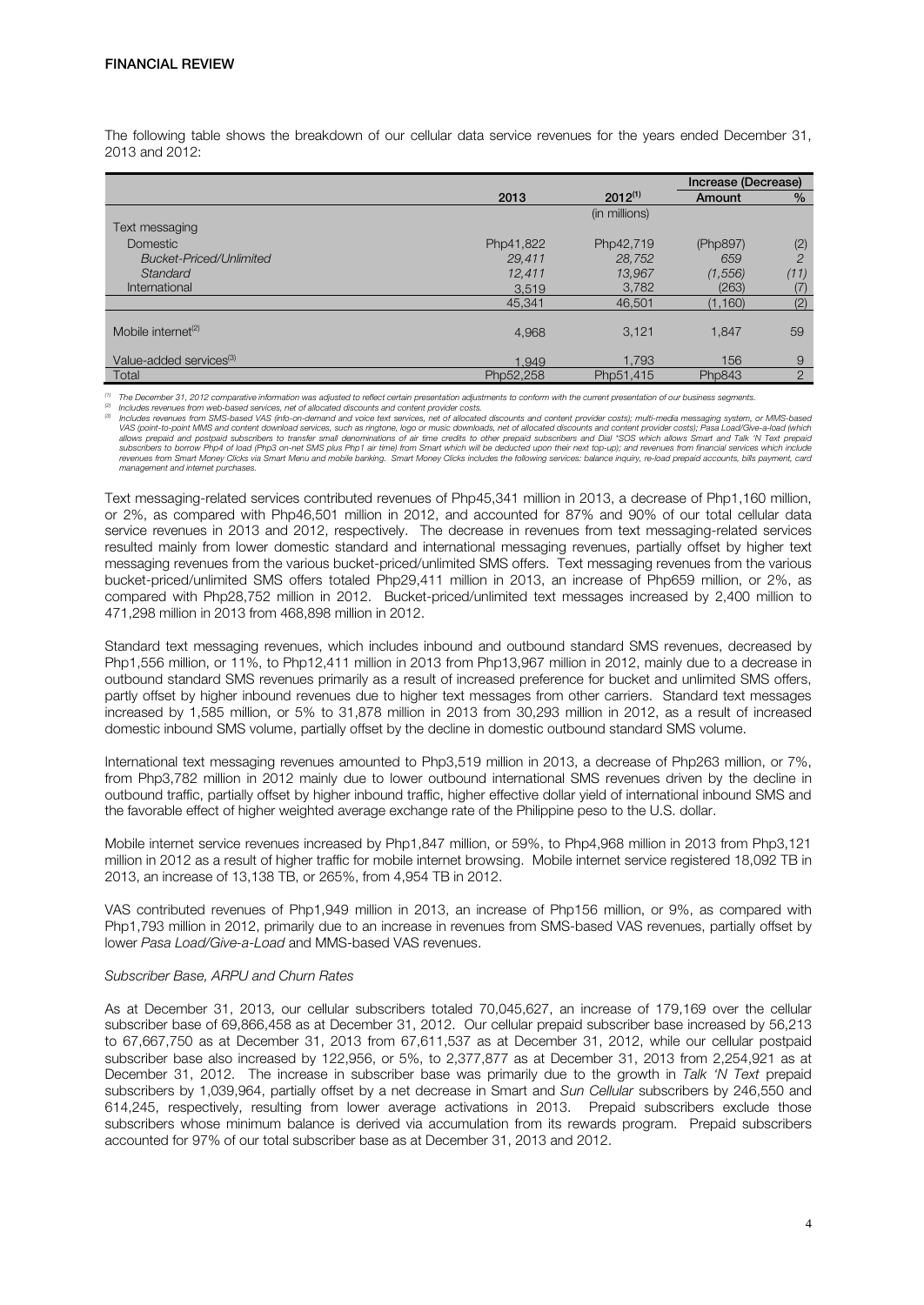Our net subscriber activations (reductions) for the years ended December 31, 2013 and 2012 were as follows:

|                                                  |                                                 |                                                  | Increase (Decrease)                                    |                               |
|--------------------------------------------------|-------------------------------------------------|--------------------------------------------------|--------------------------------------------------------|-------------------------------|
|                                                  | 2013                                            | 2012                                             | Amount                                                 | $\%$                          |
| Prepaid<br>Smart<br>Talk 'N Text<br>Sun Cellular | 56.213<br>(452, 766)<br>1,039,964<br>(530, 985) | 5,818,745<br>(2,950,068)<br>7,977,878<br>790.935 | (5,762,532)<br>2.497.302<br>(6.937.914)<br>(1.321.920) | (99)<br>(85)<br>(87)<br>(167) |
| Postpaid<br>Smart<br>Sun Cellular                | 122.956<br>206,216<br>(83, 260)                 | 351,084<br>132,732<br>218,352                    | (228.128)<br>73,484<br>(301, 612)                      | (65)<br>55<br>(138)           |
| Total                                            | 179,169                                         | 6,169,829                                        | (5,990,660)                                            | (97)                          |

The following table summarizes our average monthly churn rates for the years ended December 31, 2013 and 2012:

|              | 2013 | 2012   |
|--------------|------|--------|
|              |      | (in %) |
| Prepaid      |      |        |
| Smart        | 5.3  | 6.0    |
| Talk 'N Text | 5.2  | 4.1    |
| Sun Cellular | 10.6 | 11.0   |
| Postpaid     |      |        |
| Smart        | 2.7  | 2.6    |
| Sun Cellular | 3.2  | 1.0    |

For *Smart Prepaid* subscribers, the average monthly churn rate in 2013 and 2012 were 5.3% and 6.0%, respectively, while the average monthly churn rate for *Talk 'N Text* subscribers were 5.2% and 4.1% in 2013 and 2012, respectively. The average monthly churn rate for *Sun Cellular* prepaid subscribers were 10.6% and 11.0% in 2013 and 2012, respectively.

The average monthly churn rate for *Smart Postpaid* subscribers were 2.7% and 2.6% in 2013 and 2012, respectively. The average monthly churn rate for *Sun Cellular* postpaid subscribers was 3.2% and 1.0% in 2013 and 2012, respectively.

The following table summarizes our average monthly cellular ARPUs for the years ended December 31, 2013 and 2012:

|              | Gross <sup>(1)</sup> |              | Increase (Decrease) |               |        | Net <sup>(2)</sup> |                | Increase (Decrease) |
|--------------|----------------------|--------------|---------------------|---------------|--------|--------------------|----------------|---------------------|
|              | 2013                 | $2012^{(3)}$ | Amount              | $\frac{9}{6}$ | 2013   | $2012^{(3)}$       | Amount         | $\frac{9}{6}$       |
|              |                      |              |                     |               |        |                    |                |                     |
| Prepaid      |                      |              |                     |               |        |                    |                |                     |
| Smart        | Php164               | Php167       | (Php3)              | (2)           | Php144 | Php145             | (Php1)         |                     |
| Talk 'N Text | 96                   | 111          | (15)                | (14)          | 85     | 97                 | (12)           | (12)                |
| Sun Cellular | 68                   | 69           | (1)                 | (1)           | 61     | 59                 | $\overline{c}$ | 3                   |
| Postpaid     |                      |              |                     |               |        |                    |                |                     |
| Smart        | 1.140                | 1,268        | (128)               | (10)          | 1,127  | 1,251              | (124)          | (10)                |
| Sun Cellular | 483                  | 394          | 89                  | 23            | 480    | 391                | 89             | 23                  |
|              |                      |              |                     |               |        |                    |                |                     |

*(1) Gross monthly ARPU is calculated by dividing gross cellular service revenues for the month, gross of discounts, allocated content provider costs and interconnection income but excluding* 

inbound roaming revenues, by the average number of subscribers in the month.<br><sup>(2)</sup> Net monthly ARPU is calculated by dividing gross cellular service revenues for the month, including interconnection income, but excluding i

The December 31, 2012 comparative information was adjusted to reflect certain presentation adjustments to conform with the current presentation of our business segments.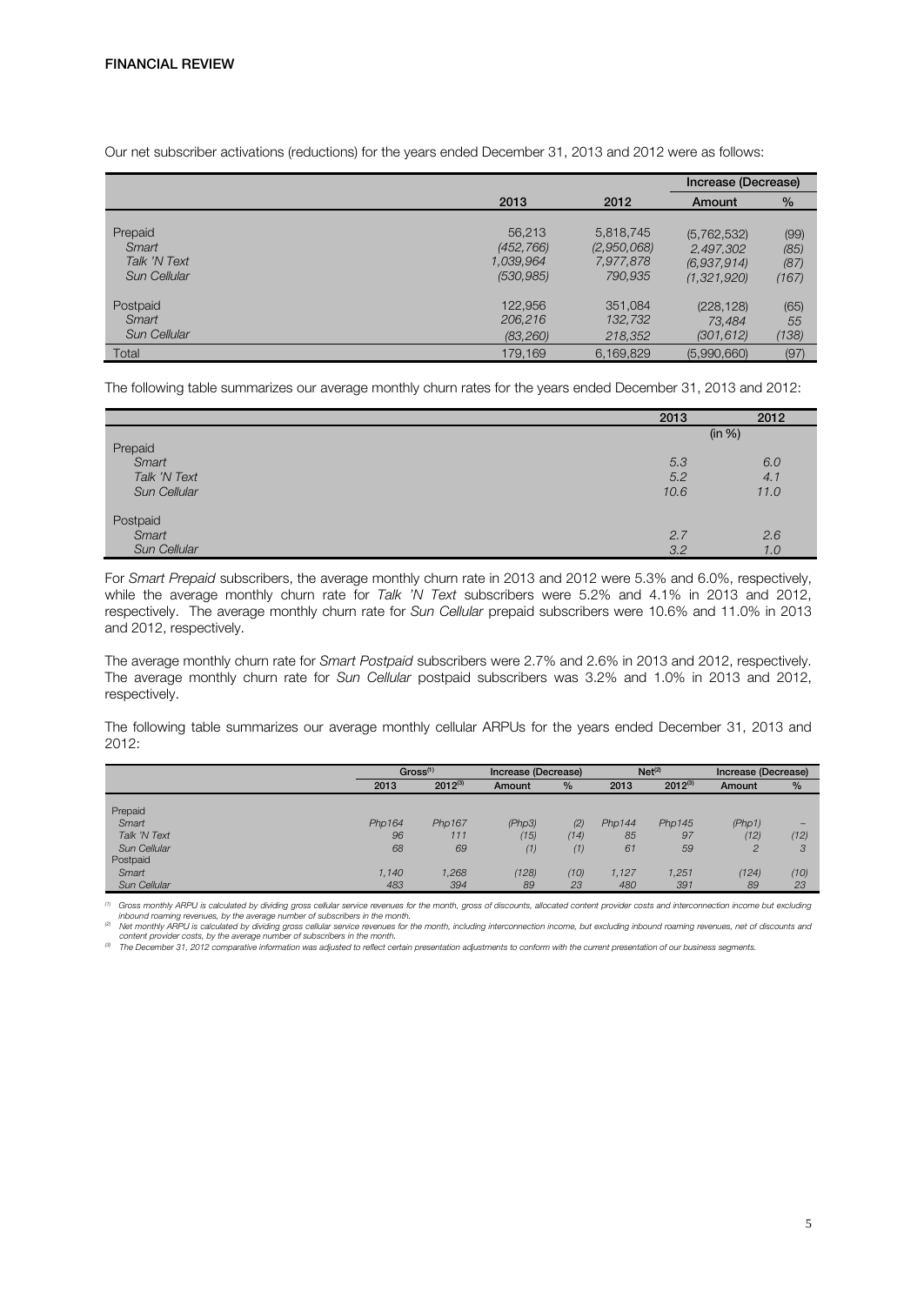|                      |                      |                    | Prepaid              |                    |                      |                    |                      | Postpaid           |                      |                    |
|----------------------|----------------------|--------------------|----------------------|--------------------|----------------------|--------------------|----------------------|--------------------|----------------------|--------------------|
|                      | Smart                |                    | Talk 'N Text         |                    | <b>Sun Cellular</b>  |                    | Smart                |                    | <b>Sun Cellular</b>  |                    |
|                      | Gross <sup>(1)</sup> | Net <sup>(2)</sup> | Gross <sup>(1)</sup> | Net <sup>(2)</sup> | Gross <sup>(1)</sup> | Net <sup>(2)</sup> | Gross <sup>(1)</sup> | Net <sup>(2)</sup> | Gross <sup>(1)</sup> | Net <sup>(2)</sup> |
|                      |                      |                    |                      |                    |                      |                    |                      |                    |                      |                    |
| 2013                 |                      |                    |                      |                    |                      |                    |                      |                    |                      |                    |
| <b>First Quarter</b> | 160                  | 141                | 98                   | 87                 | 66                   | 57                 | 1.168                | 1.154              | 458                  | 455                |
| Second Quarter       | 160                  | 141                | 98                   | 87                 | 66                   | 58                 | 1,167                | 1,153              | 499                  | 495                |
| <b>Third Quarter</b> | 161                  | 142                | 92                   | 82                 | 66                   | 60                 | 1,111                | 1,099              | 479                  | 476                |
| Fourth Quarter       | 174                  | 153                | 96                   | 85                 | 72                   | 68                 | 1,113                | 1,102              | 495                  | 493                |
| $2012^{(3)}$         |                      |                    |                      |                    |                      |                    |                      |                    |                      |                    |
| <b>First Quarter</b> | 170                  | 148                | 116                  | 102                | 68                   | 57                 | 1.292                | 1.269              | 390                  | 388                |
| Second Quarter       | 164                  | 143                | 113                  | 100                | 66                   | 57                 | 1.264                | 1.237              | 400                  | 397                |
| <b>Third Quarter</b> | 162                  | 140                | 107                  | 93                 | 67                   | 58                 | 1.253                | 1.251              | 391                  | 388                |
| Fourth Quarter       | 170                  | 149                | 106                  | 93                 | 74                   | 64                 | 1,265                | 1,248              | 393                  | 391                |

Our average monthly prepaid and postpaid ARPUs per quarter in 2013 and 2012 were as follows:

*(1) Gross monthly ARPU is calculated based on the average of the gross monthly ARPUs for the quarter.*

<sup>(2)</sup> Net monthly ARPU is calculated based on the average of the net monthly ARPUs for the quarter.<br><sup>(3)</sup> The December 31, 2012 comparative information was adjusted to reflect certain presentation adjustments to conform wi

#### *Wireless Broadband, Satellite and Other Services*

Our revenues from wireless broadband, satellite and other services consist mainly of wireless broadband service revenues from SBI and DMPI, charges for ACeS Philippines' satellite information and messaging services and service revenues generated by the MVNO services of PLDT Global's subsidiary.

## *Wireless Broadband*

Revenues from our wireless broadband services increased by Php826 million, or 10%, to Php9,432 million in 2013 from Php8,606 million in 2012, primarily due to an increase in prepaid revenues by Php356 million, or 14%, to Php2,823 million in 2013 from Php2,467 million in 2012, and increase in postpaid revenues by Php470 million, or 8%, to Php6,609 million in 2013 from Php6,139 million in 2012.

The following table shows information of our wireless broadband revenues and subscriber base as at and for the years ended December 31, 2013 and 2012:

|                                |           |           | Increase (Decrease) |                |
|--------------------------------|-----------|-----------|---------------------|----------------|
|                                | 2013      | 2012      | Amount              | $\frac{9}{6}$  |
|                                |           |           |                     |                |
| Wireless Broadband Revenues    | Php9,432  | Php8,606  | Php826              | 10             |
| Prepaid                        | 2.823     | 2.467     | 356                 | 14             |
| Postpaid                       | 6.609     | 6.139     | 470                 | 8              |
|                                |           |           |                     |                |
| Wireless Broadband Subscribers | 2.453.826 | 2,359,024 | 94.802              | 4              |
| Prepaid                        | 1.669.618 | 1,587,160 | 82.458              | 5              |
| Smart                          | 1,359,862 | 1,231,092 | 128,770             | 10             |
| Sun                            | 309.756   | 356,068   | (46, 312)           | (13)           |
| Postpaid                       | 784,208   | 771.864   | 12.344              | $\overline{c}$ |
| Smart                          | 549.347   | 495,802   | 53.545              | 11             |
| <b>Sun</b>                     | 234.861   | 276,062   | (41, 201)           | (15)           |

*Smart Broadband* and *Sun Broadband Wireless*, SBI's and DMPI's broadband services, respectively, offer a number of wireless broadband services and had a total of 2,453,826 subscribers as at December 31, 2013, a net increase of 94,802 subscribers, or 4%, as compared with 2,359,024 subscribers as at December 31, 2012, primarily due to an increase by 182,315, or 11%, in *Smart Broadband* subscribers, partially offset by a decrease in *Sun Broadband* subscribers by 87,513, or 14%, as at December 31, 2013. Our prepaid wireless broadband subscriber base increased by 82,458 subscribers, or 5%, to 1,669,618 subscribers as at December 31, 2013 from 1,587,160 subscribers as at December 31, 2012, while our postpaid wireless broadband subscriber base increased by 12,344 subscribers, or 2%, to 784,208 subscribers as at December 31, 2013 from 771,864 subscribers as at December 31, 2012.

*Smart Broadband* offers *myBro,* a fixed wireless broadband service being offered under PLDT's *Home* megabrand. *myBro* fixed wireless broadband service is powered either via a link to Smart's wireless broadband-enabled base stations which allows subscribers to connect to the internet using an outdoor aerial antenna installed in the subscriber's home or via Smart's *WiMAX* network. *myBro* revenues increased by Php332 million, or 8%, to Php4,314 million in 2013 from Php3,982 million in 2012 primarily due to an increase in subscriber base by 8,858, or 2%, to 436,094 as at December 31, 2013 from 427,236 as at December 31, 2012.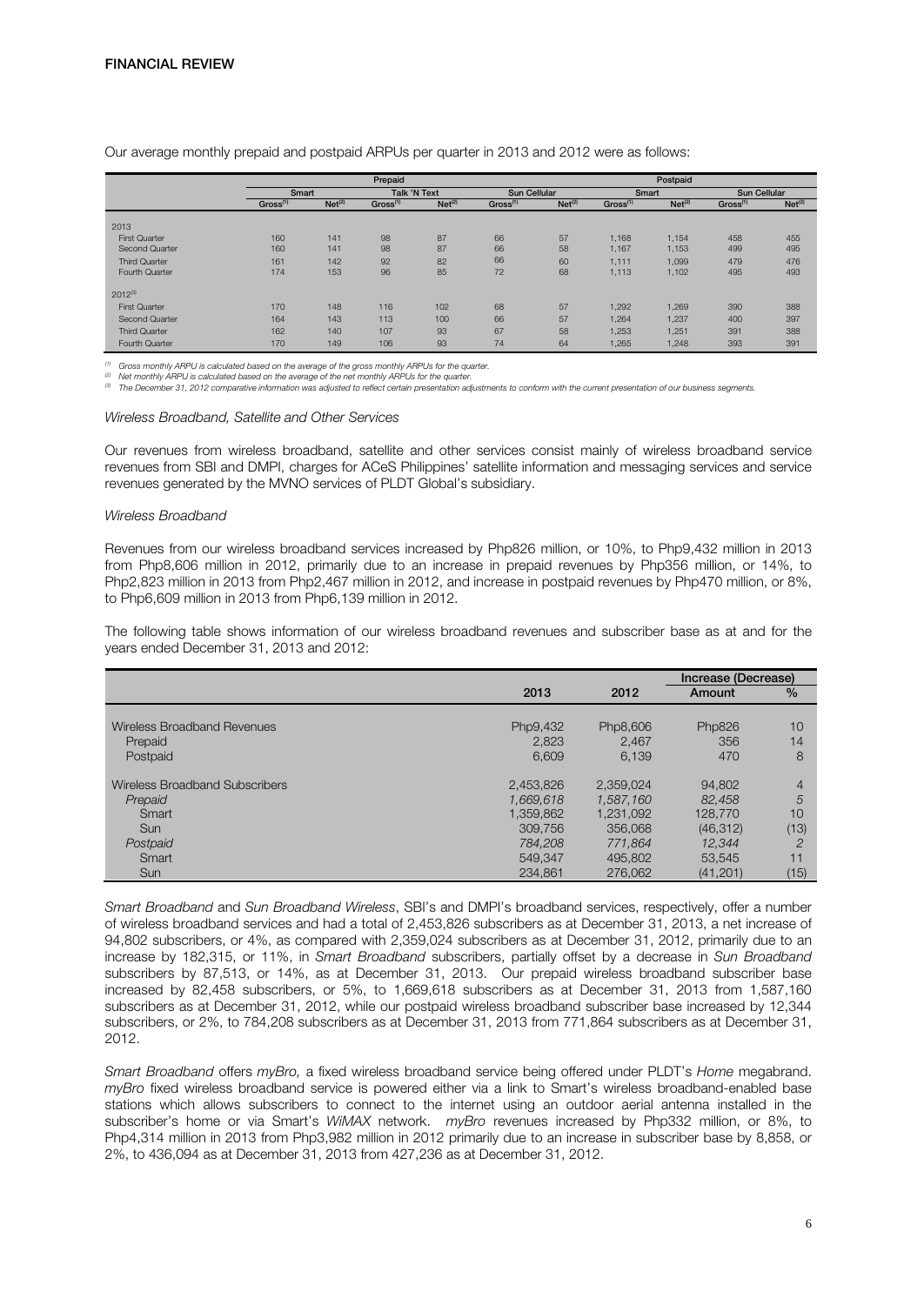# *Satellite and Other Services*

Revenues from our satellite and other services decreased by Php197 million, or 13%, to Php1,372 million in 2013 from Php1,569 million in 2012, primarily due to a decrease in the number of ACeS Philippines' subscribers and lower revenue contribution from MVNO services of PLDT Global, partially offset by the effect of higher weighted average exchange rate of Php42.44 for the year ended December 31, 2013 from Php42.24 for the year ended December 31, 2012 on our U.S. dollar and U.S. dollar-linked satellite and other service revenues.

# Non-Service Revenues

Our wireless non-service revenues consist of proceeds from sales of cellular handsets, cellular SIM-packs and broadband data modems. Our wireless non-service revenues increased by Php491 million, or 23%, to Php2,644 million in 2013 from Php2,153 million in 2012, primarily due to increased availments for broadband *Pocket WiFi* and cellular retention packages, partly offset by lower quantity of broadband *Plug-It* modem and cellular handsets/SIMpacks issued for activation.

## Expenses

Expenses associated with our wireless business amounted to Php84,674 million in 2013, an increase of Php957 million, or 1%, from Php83,717 million in 2012. A significant portion of this increase was attributable to higher expenses related to cost of sales, professional and other contracted services, rent, communication, training and travel, compensation and employee benefits, and insurance and security services, partially offset by lower depreciation and amortization, interconnection costs and asset impairment. As a percentage of our total wireless revenues, expenses associated with our wireless business accounted for 71% and 72% in 2013 and 2012, respectively.

The following table summarizes the breakdown of our total wireless-related expenses for the years ended December 31, 2013 and 2012 and the percentage of each expense item in relation to the total:

|                                            |           |      |               |      | Increase (Decrease) |                |
|--------------------------------------------|-----------|------|---------------|------|---------------------|----------------|
|                                            | 2013      | $\%$ | $2012^{(1)}$  | $\%$ | Amount              | $\frac{0}{0}$  |
|                                            |           |      | (in millions) |      |                     |                |
| Depreciation and amortization              | Php16,358 | 19   | Php19,000     | 23   | (Php2,642)          | (14)           |
| Cost of sales                              | 10.182    | 12   | 7.373         | 9    | 2.809               | 38             |
| Rent                                       | 10.148    | 12   | 9.970         | 12   | 178                 | $\overline{2}$ |
| Compensation and employee benefits         | 8,730     | 11   | 8,586         | 10   | 144                 | 2              |
| Interconnection costs                      | 8.141     | 10   | 8,458         | 10   | (317)               | (4)            |
| Selling and promotions                     | 7,944     | 9    | 7,933         | 10   | 11                  |                |
| Repairs and maintenance                    | 7.861     | 9    | 7.843         | 9    | 18                  |                |
| Professional and other contracted services | 4.841     | 6    | 4,149         | 5    | 692                 | 17             |
| Asset impairment                           | 3.918     | 5    | 4.218         | 5    | (300)               | (7)            |
| Taxes and licenses                         | 2,410     | 3    | 2,410         | 3    |                     |                |
| Insurance and security services            | 1.156     |      | 1.033         |      | 123                 | 12             |
| Communication, training and travel         | 1.029     |      | 1.014         |      | 15                  |                |
| Amortization of intangible assets          | 1.018     |      | 921           |      | 97                  | 11             |
| Other expenses                             | 938       |      | 809           |      | 129                 | 16             |
| Total                                      | Php84,674 | 100  | Php83,717     | 100  | Php957              |                |

<sup>(1)</sup> The December 31, 2012 comparative information was adjusted to reflect certain presentation adjustments to conform with the current presentation of our business segments and the<br>adjustments on the application of the R

Depreciation and amortization charges decreased by Php2,642 million, or 14%, to Php16,358 million primarily due to a lower depreciable asset base.

Cost of sales increased by Php2,809 million, or 38%, to Php10,182 million primarily due to increased issuances of handsets to existing postpaid subscribers for cellular retention and higher average cost of handsets/SIM-packs issued for activation purposes, complemented by higher average cost for broadband *Pocket WiFi*, partially offset by lower quantity of handsets/SIM-packs issued for activation and decreased issuances for broadband *Plug-It* modems.

Rent expenses increased by Php178 million, or 2%, to Php10,148 million primarily due to an increase in leased circuit charges and office building rental, partially offset by lower site rental charges. As at December 31, 2013, we had 10,455 cell sites, 20,770 cellular/mobile broadband base stations and 2,915 fixed wireless broadband base stations, of which 10,000 are 4G-capable, as compared with 11,132 cell sites, 20,096 cellular/mobile broadband base stations and 2,871 fixed wireless broadband base stations, of which 7,561 are 4G-capable broadband stations, as at December 31, 2012.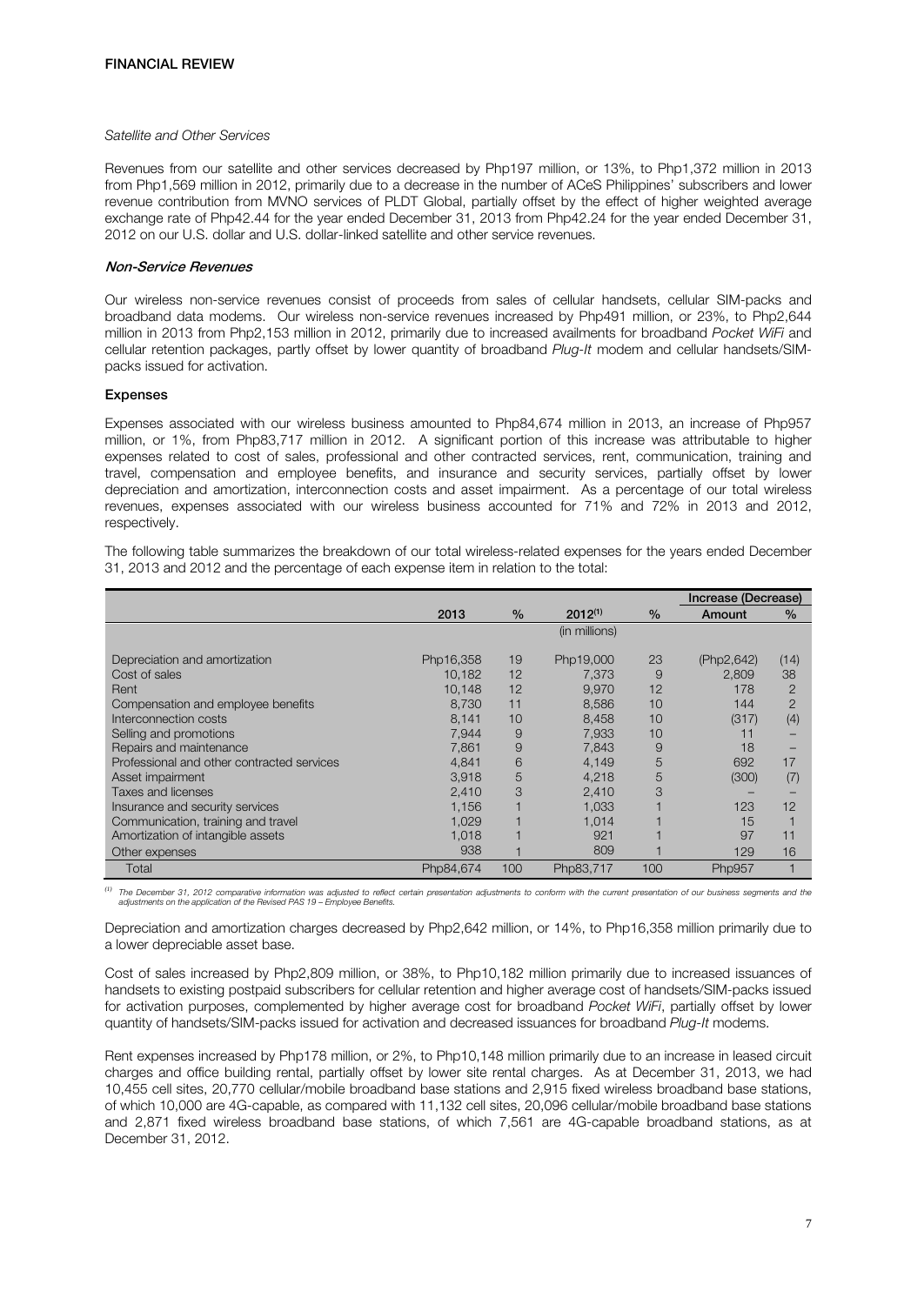Compensation and employee benefits expenses increased by Php144 million, or 2%, to Php8,730 million primarily due to higher MRP costs as a result of the retroactive adjustment of the application of the Revised PAS 19 of Php537 million in 2013, as well as LTIP costs, partially offset by lower salaries employee benefits, and provision for pension benefits. Employee headcount decreased to 7,680 as at December 31, 2013 as compared with 8,663 as at December 31, 2012, primarily due to the availment of the MRP by DMPI employees as at December 31, 2013.

Interconnection costs decreased by Php317 million, or 4%, to Php8,141 million primarily due to a decrease in interconnection charges on international calls and roaming SMS.

Selling and promotion expenses increased by Php11 million to Php7,944 million primarily due to higher expenses on events, commissions and public relations, partially offset by lower advertising expenses.

Repairs and maintenance expenses increased by Php18 million to Php7,861 million mainly due to higher maintenance costs on IT software and hardware, and cellular and broadband network facilities, partially offset by lower site facilities maintenance and site electricity consumption costs.

Professional and other contracted service fees increased by Php692 million, or 17%, to Php4,841 million primarily due to an increase in outsourced service costs and call center fees, partly offset by lower consultancy and technical service fees.

Asset impairment decreased by Php300 million, or 7%, to Php3,918 million primarily due to lower impairment on certain network equipment of DMPI, partially offset by higher provision for uncollectible receivables.

Taxes and licenses remained at Php2,410 million for 2013 and 2012.

Insurance and security services increased by Php123 million, or 12%, to Php1,156 million primarily due to higher office and site security expenses, partly offset by lower insurance and bond premiums.

Communication, training and travel expenses increased by Php15 million, or 1%, to Php1,029 million primarily due to higher expenses related to mailing and courier, as well as freight and hauling, partially offset by lower travel expenses, fuel consumption costs for vehicles and communication charges.

Amortization of intangible assets increased by Php97 million, or 11%, to Php1,018 million primarily due to license fees paid for exclusive partnership and use of music catalogues.

Other expenses increased by Php129 million, or 16%, to Php938 million primarily due to higher various business and operational-related expenses.

# Other Income (Expenses)

The following table summarizes the breakdown of our total wireless-related other income (expenses) for the years ended December 31, 2013 and 2012:

|                                                  |            |               | Change     |       |
|--------------------------------------------------|------------|---------------|------------|-------|
|                                                  | 2013       | $2012^{(1)}$  | Amount     | $\%$  |
|                                                  |            | (in millions) |            |       |
| Other Income (Expenses):                         |            |               |            |       |
| Interest income                                  | Php324     | Php565        | (Php241)   | (43)  |
| Losses on derivative financial instruments – net | (18)       | (51           | 33         | (65)  |
| Equity share in net losses of associates         | (54)       | (78)          | 24         | (31)  |
| Foreign exchange gains (losses) - net            | (1, 814)   | 2.419         | (4,233)    | (175) |
| Financing costs - net                            | (3,232)    | (2,683)       | (549)      | 20    |
| Other income - net                               | 928        | 721           | 207        | 29    |
| Total                                            | (Php3,866) | Php893        | (Php4.759) | (533) |

*(1) The December 31, 2012 comparative information was adjusted to reflect certain presentation adjustments to conform with the current presentation of our business segments.* 

Our wireless business' other expenses amounted to Php3,866 million in 2013, a change of Php4,759 million as against other income of Php893 million in 2012, primarily due to the combined effects of the following: (i) net foreign exchange losses of Php1,814 million in 2013 as against net foreign exchange gains of Php2,419 million in 2012 on account of the revaluation of net foreign currency-denominated liabilities due to the depreciation of the Philippine peso relative to the U.S. dollar to Php44.40 as at December 31, 2013 from Php41.08 as at December 31, 2012 as against an appreciation of the Philippine peso relative to the U.S. dollar to Php41.08 as at December 31, 2012 from Php43.92 as at December 31, 2011; (ii) higher net financing costs by Php549 million primarily due to higher amortization of debt discount, lower capitalized interest and an increase in financing charges, partly offset by lower outstanding debt balance and lower weighted average interest rates on loans; (iii) a decrease in interest income by Php241 million mainly due to lower weighted average interest rates and lower principal amounts of dollar and peso placements, partially offset by higher U.S. dollar interest rates, longer average tenor of Philippine peso placements in 2013 and the depreciation of the Philippine peso to the U.S. dollar; (iv) a decrease in equity share in net losses of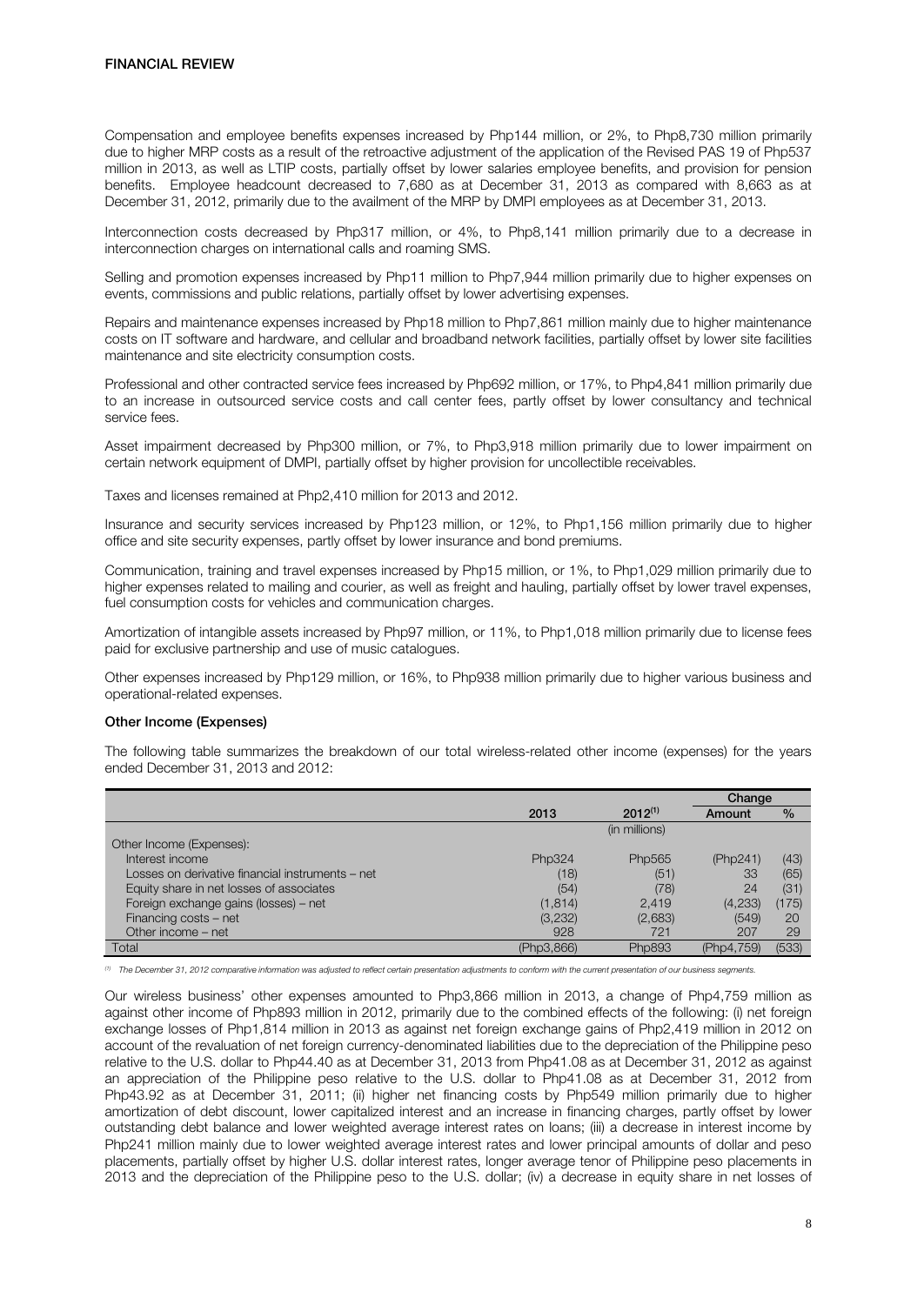associates by Php24 million; (v) lower loss on derivative financial instruments by Php33 million mainly on account of lower notional outstanding interest rate swaps not designated as hedges and higher interest rates in 2013; and (vi) an increase in other income by Php207 million mainly due to pension income recognized in 2013, reversal of prior year provision, higher gain on disposal of fixed assets and higher income from consultancy, partly offset by casualty losses due to Typhoon Yolanda.

## Provision for Income Tax

Provision for income tax increased by Php768 million, or 9%, to Php8,862 million in 2013 from Php8,094 million in 2012 primarily due to higher taxable income. The effective tax rates for our wireless business were 29% and 24% in 2013 and 2012, respectively.

#### Net Income

As a result of the foregoing, our wireless business' net income decreased by Php3,093 million, or 12%, to Php21,921 million in 2013 from Php25,014 million recorded in 2012.

## EBITDA

As a result of the foregoing, our wireless business' EBITDA increased by Php223 million to Php54,703 million in 2013 from Php54,480 million in 2012.

## Core Income

Our wireless business' core income increased by Php805 million, or 3%, to Php26,499 million in 2013 from Php25,694 million in 2012 on account of an increase in wireless revenues, partially offset by an increase in other expenses and higher wireless-related operating expenses, excluding the retroactive effect of the application of the Revised PAS 19 in our MRP costs of Php537 million in 2013, and an increase in provision for income tax.

## Fixed Line

#### Revenues

Revenues generated from our fixed line business amounted to Php63,567 million in 2013, an increase of Php3,321 million, or 6%, from Php60,246 million in 2012.

The following table summarizes our total revenues from our fixed line business for the years ended December 31, 2013 and 2012 by service segment:

|                                              |           |      |               |                | Increase (Decrease) |     |
|----------------------------------------------|-----------|------|---------------|----------------|---------------------|-----|
|                                              | 2013      | $\%$ | $2012^{(1)}$  | $\frac{0}{0}$  | Amount              | %   |
|                                              |           |      | (in millions) |                |                     |     |
| Service Revenues:                            |           |      |               |                |                     |     |
| Local exchange                               | Php16,274 | 26   | Php16,470     | 27             | (Php196)            | (1) |
| International long distance                  | 11.422    | 18   | 10.789        | 18             | 633                 | 6   |
| National long distance                       | 4,583     |      | 5.046         | 8              | (463)               | (9) |
| Data and other network                       | 27,472    | 43   | 25,059        | 42             | 2.413               | 10  |
| <b>Miscellaneous</b>                         | 2.119     | 3    | 1.707         | 3              | 412                 | 24  |
|                                              | 61,870    | 97   | 59.071        | 98             | 2.799               | 5   |
| Non-Service Revenues:                        |           |      |               |                |                     |     |
| Sale of computers, phone units and SIM cards | 1.697     | 3    | 1,175         | $\overline{2}$ | 522                 | 44  |
| <b>Total Fixed Line Revenues</b>             | Php63.567 | 100  | Php60.246     | 100            | Php3,321            | 6   |

*(1) The December 31, 2012 comparative information was adjusted to reflect certain presentation adjustments to conform with the current presentation of our business segments.* 

## Service Revenues

Our fixed line business provides local exchange service, national and international long distance services, data and other network services, and miscellaneous services. Our fixed line service revenues increased by Php2,799 million, or 5%, to Php61,870 million in 2013 from Php59,071 million in 2012 due to an increase in the revenue contribution of our data and other network, international long distance and miscellaneous services, partially offset by decreases in national long distance and local exchange services.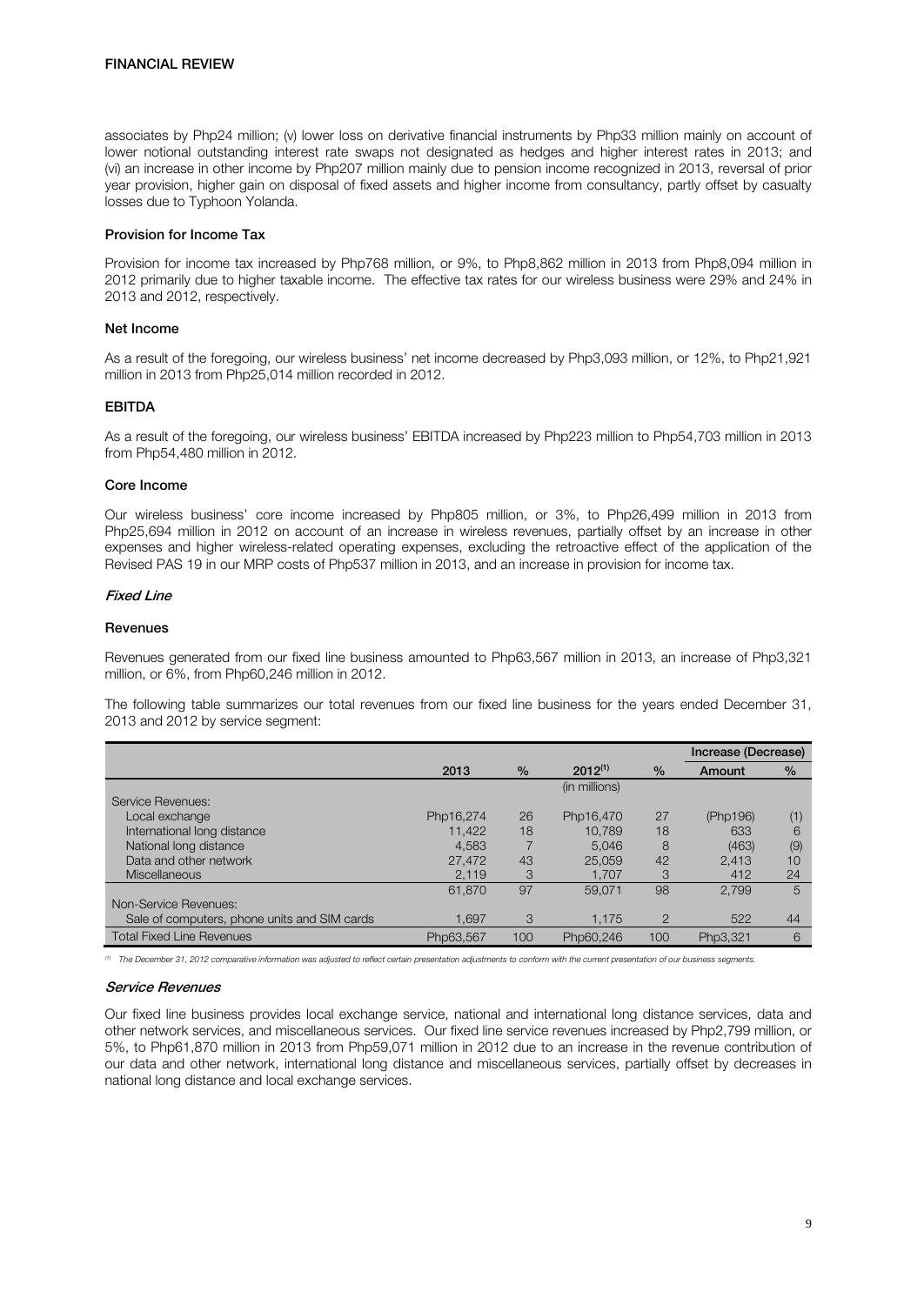#### *Local Exchange Service*

The following table summarizes the key measures of our local exchange service business as at and for the years ended December 31, 2013 and 2012:

|                                                     |           |              | Increase (Decrease) |      |
|-----------------------------------------------------|-----------|--------------|---------------------|------|
|                                                     | 2013      | $2012^{(1)}$ | Amount              | $\%$ |
|                                                     |           |              |                     |      |
| Total local exchange service revenues (in millions) | Php16,274 | Php16.470    | (Php196)            | (1)  |
| Number of fixed line subscribers                    | 2,069,419 | 2.063.794    | 5,625               |      |
| Postpaid                                            | 2,009,593 | 1.997.671    | 11.922              |      |
| Prepaid                                             | 59,826    | 66.123       | (6, 297)            | (10) |
| Number of fixed line employees                      | 7.415     | 7.546        | (131)               | (2)  |
| Number of fixed line subscribers per employee       | 279       | 273          |                     |      |

*(1) The December 31, 2012 comparative information was adjusted to reflect certain presentation adjustments to conform with the current presentation of our business segments.* 

Revenues from our local exchange service decreased by Php196 million, or 1%, to Php16,274 million in 2013 from Php16,470 million in 2012, primarily due to lower weighted average billed lines, a decrease in ARPU on account of lower fixed charges due to the increase in demand for bundled voice and data services, partially offset by higher installation and activation charges. The percentage contribution of local exchange revenues to our total fixed line service revenues were 26% and 28% in 2013 and 2012, respectively.

#### *International Long Distance Service*

The following table shows our international long distance service revenues and call volumes for the years ended December 31, 2013 and 2012:

|                                                                    |           |              | Increase (Decrease) |               |
|--------------------------------------------------------------------|-----------|--------------|---------------------|---------------|
|                                                                    | 2013      | $2012^{(1)}$ | Amount              | $\%$          |
|                                                                    |           |              |                     |               |
| Total international long distance service revenues (in millions)   | Php11,422 | Php10,789    | Php633              | 6             |
| <b>Inbound</b>                                                     | 10.105    | 9.455        | 650                 |               |
| Outbound                                                           | 1.317     | 1,334        | (17)                | (1)           |
|                                                                    |           |              |                     |               |
| International call volumes (in million minutes, except call ratio) | 2,185     | 2,150        | 35                  | $\mathcal{P}$ |
| <b>Inbound</b>                                                     | 1,806     | 1,691        | 115                 |               |
| Outbound                                                           | 379       | 459          | (80)                | (17)          |
| Inbound-outbound call ratio                                        | 4.8:1     | 3.7:1        |                     |               |

*(1) The December 31, 2012 comparative information was adjusted to reflect certain presentation adjustments to conform with the current presentation of our business segments.* 

Our total international long distance service revenues increased by Php633 million, or 6%, to Php11,422 million in 2013 from Php10,789 million in 2012, primarily due to the net increase in call volumes and the increase in average billing rate in dollar terms, as well as the favorable effect of higher weighted average exchange rate of the Philippine peso to the U.S. dollar to Php42.44 for the year ended December 31, 2013 from Php42.24 for the year ended December 31, 2012. The percentage contribution of international long distance service revenues to our total fixed line service revenues accounted for 19% and 18% in 2013 and 2012, respectively.

Our revenues from inbound international long distance service increased by Php650 million, or 7%, to Php10,105 million in 2013 from Php9,455 million in 2012 primarily due to the increase in inbound call volumes and the favorable effect on our inbound revenues of a higher weighted average exchange rate of the Philippine peso to the U.S. dollar, partially offset by the decrease in average settlement rate in dollar terms.

Our revenues from outbound international long distance service decreased by Php17 million, or 1%, to Php1,317 million in 2013 from Php1,334 million in 2012, primarily due to the decrease in call volumes and a decrease in the exchange rate of the U.S. dollar to Philippine peso, partially offset by the increase in the average billing rate in dollar terms.

Our total international long distance service revenues, net of interconnection costs, decreased by Php53 million, or 1%, to Php4,554 million in 2013 from Php4,607 million in 2012. The decrease was primarily due to higher interconnection costs as a result of higher call volumes terminating to domestic carriers, partly offset by an increase in international long distance revenues, gross of interconnection costs.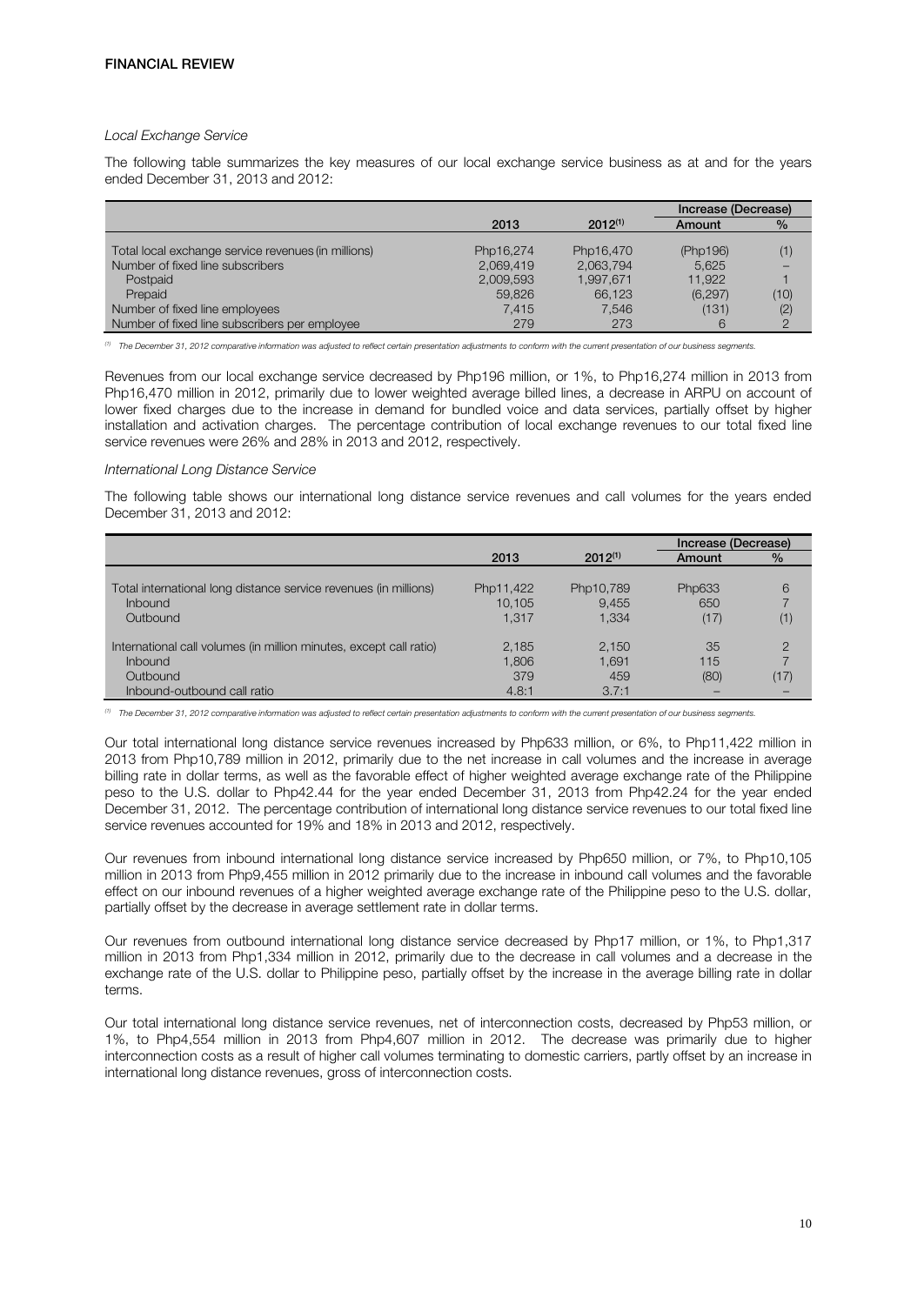## *National Long Distance Service*

The following table shows our national long distance service revenues and call volumes for the years ended December 31, 2013 and 2012:

|                                                             |          |              | Decrease |               |
|-------------------------------------------------------------|----------|--------------|----------|---------------|
|                                                             | 2013     | $2012^{(1)}$ | Amount   | $\frac{0}{2}$ |
|                                                             |          |              |          |               |
| Total national long distance service revenues (in millions) | Php4,583 | Php5,046     | (Php463) | (9)           |
| National long distance call volumes (in million minutes)    | 852      | 971          | (119)    | 12)           |

*(1) The December 31, 2012 comparative information was adjusted to reflect certain presentation adjustments to conform with the current presentation of our business segments.* 

Our national long distance service revenues decreased by Php463 million, or 9%, to Php4,583 million in 2013 from Php5,046 million in 2012, primarily due to a decrease in call volumes, partially offset by an increase in the average revenue per minute of our national long distance services. The percentage contribution of national long distance revenues to our fixed line service revenues were 7% and 9% in 2013 and 2012, respectively.

Our national long distance service revenues, net of interconnection costs, decreased by Ph357 million, or 9%, to Php3,547 million in 2013 from Php3,904 million in 2012, primarily due to a decrease in call volumes, partially offset by an increase in the average revenue per minute of our national long distance services.

## *Data and Other Network Services*

The following table shows information of our data and other network service revenues for the years ended December 31, 2013 and 2012:

|                                                                                                                                |                                        |                                        | Increase                          |                   |
|--------------------------------------------------------------------------------------------------------------------------------|----------------------------------------|----------------------------------------|-----------------------------------|-------------------|
|                                                                                                                                | 2013                                   | $2012^{(1)}$                           | Amount                            | $\%$              |
| Data and other network service revenues (in millions)<br><b>Domestic</b><br><b>Broadband</b><br><b>Leased Lines and Others</b> | Php27,472<br>19,917<br>12,268<br>7,649 | Php25,059<br>18.436<br>11.212<br>7.224 | Php2,413<br>1.481<br>1.056<br>425 | 10<br>8<br>9<br>6 |
| International<br><b>Leased Lines and Others</b>                                                                                | 5,787                                  | 5.524                                  | 263                               | 5                 |
| Data Centers                                                                                                                   | 1.768                                  | 1,099                                  | 669                               | 61                |
| Subscriber base<br><b>Broadband</b><br><b>SWUP</b>                                                                             | 961,967<br>30,302                      | 887,399<br>22,720                      | 74,568<br>7.582                   | 8<br>33           |

*(1) The December 31, 2012 comparative information was adjusted to reflect certain presentation adjustments to conform with the current presentation of our business segments.* 

Our data and other network services posted revenues of Php27,472 million in 2013, an increase of Php2,413 million, or 10%, from Php25,059 million in 2012, primarily due to higher revenues from *PLDT DSL*, data centers, higher international data revenues primarily from i-Gate and domestic leased line revenues resulting from the higher revenue contribution of Metro Ethernet. The percentage contribution of this service segment to our fixed line service revenues was 45% and 42% in 2013 and 2012, respectively.

#### Domestic

Domestic data services contributed Php19,917 million in 2013, an increase of Php1,481 million, or 8%, as compared with Php18,436 million in 2012 mainly due to higher DSL, Metro Ethernet, *Fibr* and Diginet revenues, and *Shops.Work* subscribers as customer locations and bandwidth requirements continued to expand and demand for offshoring, outsourcing services increased. The percentage contribution of domestic data service revenues to total data and other network services were 73% and 74% in 2013 and 2012, respectively.

#### *Broadband*

Broadband data services include *DSL* broadband internet service, which is intended for individual internet users, small and medium enterprises, and large corporations with multiple branches, and *Fibr*, our most advanced broadband internet connection, which is intended for individual internet users.

Broadband data revenues amounted to Php12,268 million in 2013, an increase of Php1,056 million, or 9%, from Php11,212 million in 2012 as a result of the increase in the number of subscribers by 74,568, or 8%, to 961,967 subscribers as at December 31, 2013 from 887,399 subscribers as at December 31, 2012. Broadband revenues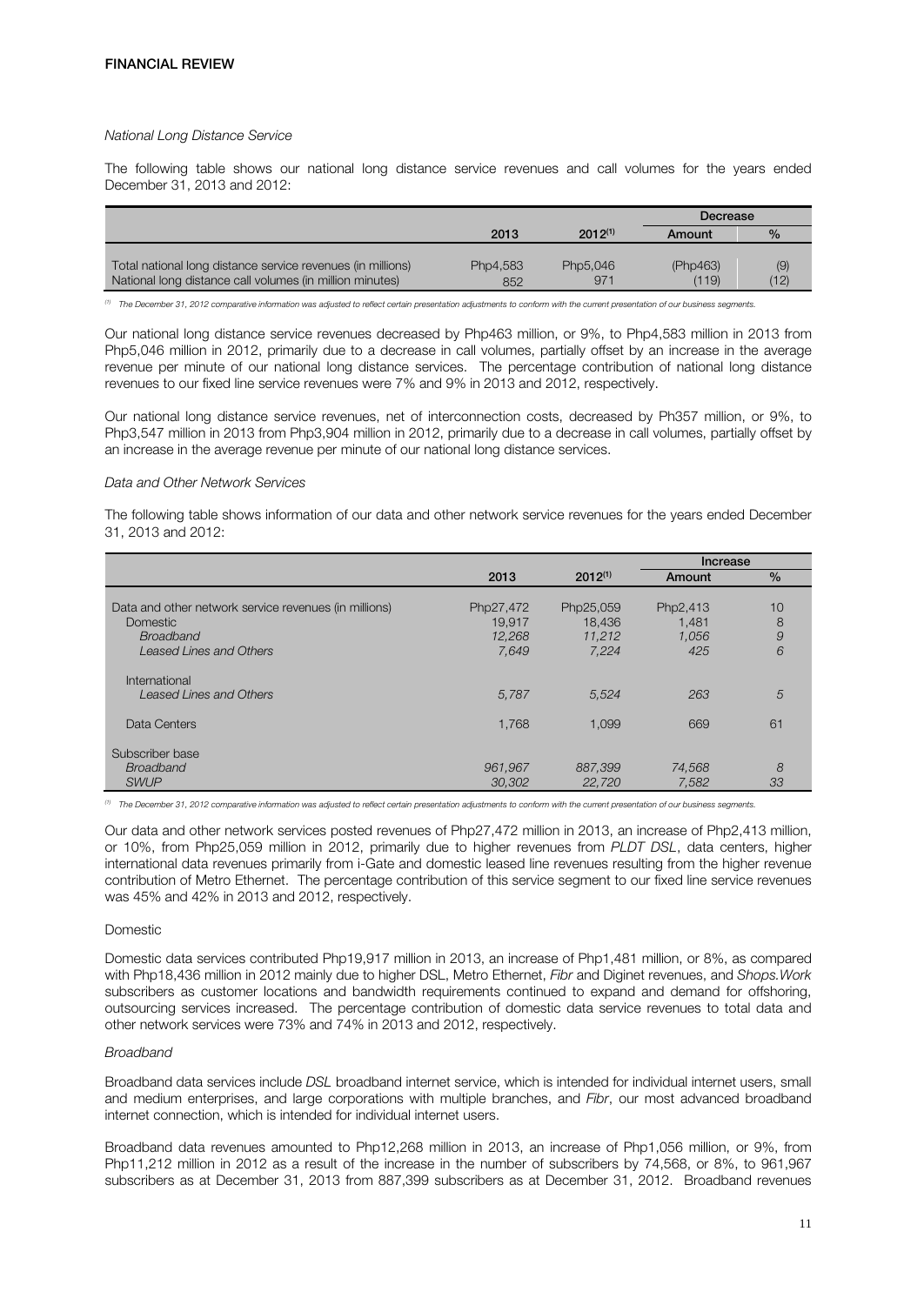accounted for 45% of total data and other network service revenues in each of 2013 and 2012.

#### *Leased Lines and Others*

Leased lines and other data services include: (1) Diginet, our domestic private leased line service providing Smart's fiber optic and leased line data requirements; (2) IP-VPN*,* a managed corporate IP network that offers a secure means to access corporate network resources; (3) Metro Ethernet, our high-speed wide area networking services that enable mission-critical data transfers; (4) *Shops.Work*, our connectivity solution for retailers and franchisers that links company branches to their head office; and (5) *SWUP*, our wireless VPN service that powers mobile point-of-sale terminals and off-site bank ATMs, as well as other retail outlets located in remote areas. As at December 31, 2013, *SWUP* had a total subscriber base of 30,302, up by 7,582, or 33%, from 22,720 subscribers in 2012. Leased lines and other data revenues amounted to Php7,649 million in 2013, an increase of Php425 million, or 6%, from Php7,224 million in 2012, primarily due to higher revenues from Metro Ethernet, Diginet and *Shops.Work*, partially offset by lower internet exchange revenues. The percentage contribution of leased lines and other data service revenues to the total data and other network services were 28% and 29% in 2013 and 2012, respectively.

#### International

## *Leased Lines and Others*

International leased lines and other data services consist mainly of: (1) i-Gate, our premium dedicated internet access service that provides high speed, reliable and managed connectivity to the global internet, and is intended for enterprises and VAS providers; (2) Fibernet, which provides cost-effective and reliable bilateral point-to-point private networking connectivity, through the use of our extensive international alliances to offshore and outsourcing, banking and finance, and semiconductor industries; and (3) other international managed data services in partnership with other global service providers, which provide data networking services to multinational companies. International data service revenues increased by Php263 million, or 5%, to Php5,787 million in 2013 from Php5,524 million in 2012, primarily due to higher i-Gate revenues and an increase in revenues from various global service providers and IP-VPN local access services, as well as the favorable effect of higher weighted average exchange rate of the Philippine peso relative to the U.S. dollar, partially offset by lower inland-cable lease and Fibernet revenues. The percentage contribution of international data service revenues to total data and other network service revenues were 21% and 22% in 2013 and 2012, respectively.

#### Data Centers

Data centers provide colocation or rental services, server hosting, disaster recovery and business continuity services, intrusion detection, security services, such as firewalls and managed firewalls. Data center revenues increased by Php669 million, or 61%, to Php1,768 million in 2013 from Php1,099 million in 2012 mainly due to higher colocation and managed services as a result of the consolidation of IPCDSI in October 2012. The percentage contribution of this service segment to our total data and other network service revenues were 6% and 4% in 2013 and 2012, respectively.

# *Miscellaneous Services*

Miscellaneous service revenues are derived mostly from rental and facilities management fees, internet and online gaming, and directory advertising. These service revenues increased by Php412 million, or 24%, to Php2,119 million in 2013 from Php1,707 million in 2012 mainly due to higher outsourcing fees and colocation charges, and the revenue contribution of PGNL, which is the exclusive distributor and licensee of the programs, shows, films and channels of TV5 abroad, the distribution of which is via syndication and international linear channels. The percentage contribution of miscellaneous service revenues to our total fixed line service revenues was 3% in each of 2013 and 2012.

#### Non-service Revenues

Non-service revenues increased by Php522 million, or 44%, to Php1,697 million in 2013 from Php1,175 million in 2012, primarily due to higher revenues from *Telpad* units.

# Expenses

Expenses related to our fixed line business totaled Php55,975 million in 2013, an increase of Php3,199 million, or 6%, as compared with Php52,776 million in 2012. The increase was primarily due to higher expenses related to repairs and maintenance, depreciation and amortization, interconnection costs, asset impairment, rent, taxes and licenses, cost of sales, and professional and other contracted services, partly offset by lower expenses related to compensation and employee benefits. As a percentage of our total fixed line revenues, expenses associated with our fixed line business accounted for 88% in each of 2013 and 2012.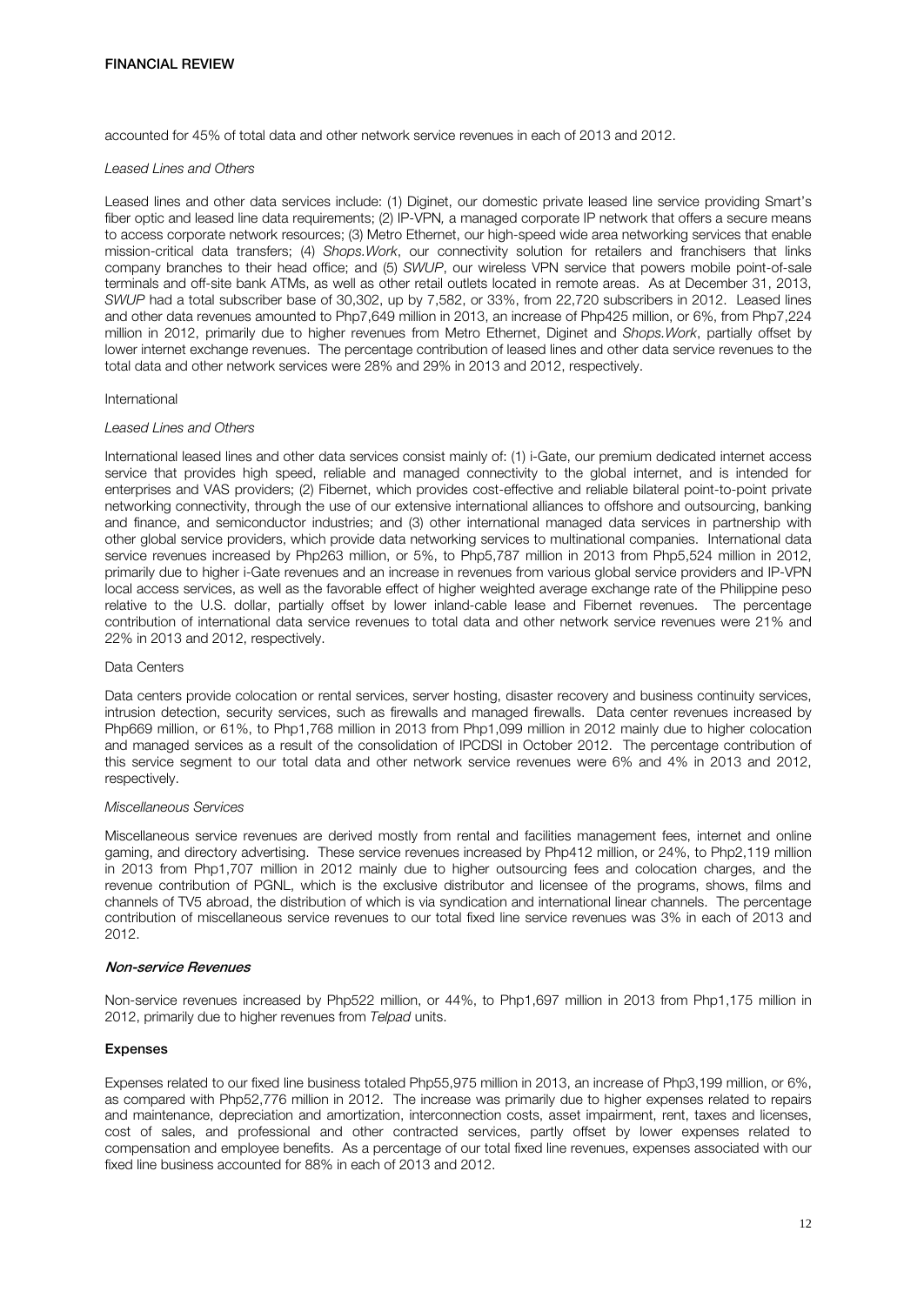The following table shows the breakdown of our total fixed line-related expenses for the years ended December 31, 2013 and 2012 and the percentage of each expense item to the total:

|                                            |               |               |               |                | Increase (Decrease) |      |
|--------------------------------------------|---------------|---------------|---------------|----------------|---------------------|------|
|                                            | 2013          | $\frac{0}{0}$ | $2012^{(1)}$  | $\frac{0}{0}$  | Amount              | $\%$ |
|                                            |               |               | (in millions) |                |                     |      |
| Depreciation and amortization              | Php13,946     | 25            | Php13,354     | 25             | Php592              | 4    |
| Compensation and employee benefits         | 12,668        | 23            | 13.439        | 26             | (771)               | (6)  |
| Interconnection costs                      | 8,196         | 15            | 7,623         | 14             | 573                 | 8    |
| Repairs and maintenance                    | 5,930         | 10            | 5.325         | 10             | 605                 | 11   |
| Professional and other contracted services | 3,794         |               | 3,566         |                | 228                 | 6    |
| Rent                                       | 2.794         | 5             | 2.374         | 5              | 420                 | 18   |
| Selling and promotions                     | 1.860         | 3             | 1.786         | 3              | 74                  | 4    |
| Cost of sales                              | 1,665         | 3             | 1.374         | 3              | 291                 | 21   |
| Asset impairment                           | 1.625         | 3             | 1.068         | $\overline{2}$ | 557                 | 52   |
| Taxes and licenses                         | 1.515         | 3             | 1.097         | $\overline{2}$ | 418                 | 38   |
| Insurance and security services            | 762           |               | 632           |                | 130                 | 21   |
| Communication, training and travel         | 546           |               | 482           |                | 64                  | 13   |
| Amortization of intangible assets          | $\mathcal{P}$ |               |               |                | $\overline{2}$      | 100  |
| Other expenses                             | 672           |               | 656           |                | 16                  | 2    |
| Total                                      | Php55,975     | 100           | Php52,776     | 100            | Php3,199            | 6    |

*(1) The December 31, 2012 comparative information was adjusted to reflect certain presentation adjustments to conform with the current presentation of our business segments and the adjustments on the application of the Revised PAS 19 – Employee Benefits.* 

Depreciation and amortization charges increased by Php592 million, or 4%, to Php13,946 million due to higher depreciable asset base.

Compensation and employee benefits expenses decreased by Php771 million, or 6%, to Php12,668 million primarily due to lower MRP costs, net of the retroactive adjustment of the application of the Revised PAS 19 of Php732 million in 2013, and lower provision for LTIP costs, partially offset by higher provision for pension costs an increase in salaries and employee benefits. Employee headcount decreased to 10,219 in 2013 as compared with 10,462 in 2012 mainly due to a decrease in Digitel's headcount as a result of the MRP.

Interconnection costs increased by Php573 million, or 8%, to Php8,196 million primarily due to higher international long distance interconnection/settlement costs as a result of higher volume of international received paid calls that terminated to other domestic carriers, partially offset by lower settlement costs for national long distance interconnection costs and data and other network services particularly Fibernet and Infonet.

Repairs and maintenance expenses increased by Php605 million, or 11%, to Php5,930 million primarily due to higher repairs and maintenance costs for IT software and hardware, buildings, and other various facilities, partially offset by a decrease in site electricity costs, lower repairs and maintenance costs on central office/telecoms equipment, as well as lower cost of janitorial services.

Professional and other contracted service expenses increased by Php228 million, or 6%, to Php3,794 million primarily due to higher contracted service and bill printing fees, partially offset by lower technical service and consultancy fees.

Rent expenses increased by Php420 million, or 18%, to Php2,794 million primarily due to higher domestic leased circuit charges, and site, pole and building rentals.

Selling and promotion expenses increased by Php74 million, or 4%, to Php1,860 million primarily due to higher commissions and public relations expenses, partially offset by lower advertising costs.

Cost of sales increased by Php291 million, or 21%, to Php1,665 million primarily due to higher sale of *Telpad* units.

Asset impairment increased by Php557 million, or 52%, to Php1,625 million mainly due to higher provision for uncollectible receivables.

Taxes and licenses increased by Php418 million, or 38%, to Php1,515 million as a result of higher municipal licenses and other business-related taxes.

Insurance and security services increased by Php130 million, or 21%, to Php762 million primarily due to higher expenses on office security services, partially offset by lower insurance and bond premiums.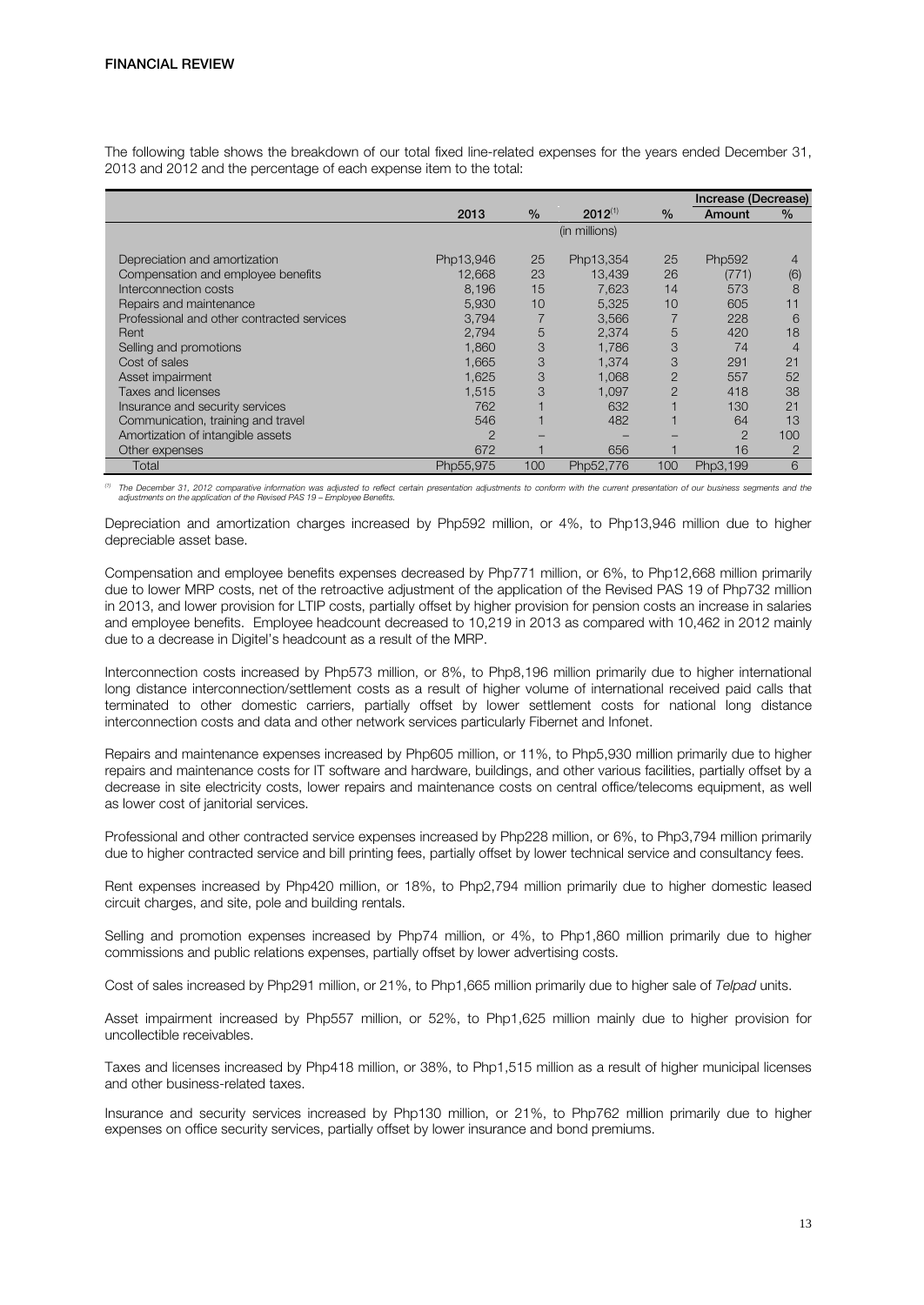Communication, training and travel expenses increased by Php64 million, or 13%, to Php546 million mainly due to higher local and foreign training and travel, partially offset by a decrease in mailing and courier, and fuel consumption charges.

Amortization of intangible assets amounted to Php2 million in 2013 relating to the amortization of intangible assets related to customer list and licenses in relation to IPCDSI's acquisition.

Other expenses increased by Php16 million, or 2%, to Php672 million primarily due to higher various business and operational-related expenses.

#### Other Expenses

The following table summarizes the breakdown of our total fixed line-related other expenses for the years ended December 31, 2013 and 2012:

|                                                          |          |               | Change   |       |
|----------------------------------------------------------|----------|---------------|----------|-------|
|                                                          | 2013     | $2012^{(1)}$  | Amount   | $\%$  |
|                                                          |          | (in millions) |          |       |
| Other Income (Expenses):                                 |          |               |          |       |
| Gains (losses) on derivative financial instruments - net | Php523   | (Php1,958)    | Php2,481 | 127   |
| Interest income                                          | 392      | 713           | (321)    | (45)  |
| Equity share in net earnings (losses) of associates      | (86)     | 108           | (194)    | (180) |
| Foreign exchange gains (losses) - net                    | (1,503)  | 863           | (2,366)  | (274) |
| Financing costs – net                                    | (3,390)  | (4, 193)      | 803      | (19)  |
| Other income – net                                       | 3,583    | 2,686         | 897      | 33    |
| Total                                                    | (Php481) | (Php1,781)    | Php1.300 | (73)  |

<sup>(1)</sup> The December 31, 2012 comparative information was adjusted to reflect certain presentation adjustments to conform with the current presentation of our business segments and the<br>adjustments on the application of the R

Our fixed line business' other expenses amounted to Php481 million in 2013, a decrease of Php1,300 million, or 73%, from Php1,781 million in 2012. The decrease was due to the combined effects of the following: (i) net gains on derivative financial instruments of Php523 million in 2013 as against net losses on derivative financial instruments of Php1,958 million in 2012 due to maturity of the 2012 hedges, the depreciation of the Philippine peso and a wider dollar and peso interest rate differentials; (ii) an increase in other income by Php897 million mainly due to the reversal of provision for assessment as a result of a favorable Supreme Court decision, higher gain on sale of Philweb shares and an increase in insurance claims, partially offset by casualty losses on Typhoon Yolanda; (iii) lower financing costs by Php803 million mainly due to lower average interest rates on loans and lower financing charges, partly offset by lower capitalized interest; (iv) equity share in net losses of associates and joint ventures of Php86 million as against equity share in net earnings of associates of Php108 million in 2012 primarily due to the share in net losses of Cignal TV for the period from October 1 to December 31, 2013 and disposal of Philweb shares in 2012; (v) a decrease in interest income by Php321 million due to lower principal amounts of dollar and peso placements, lower peso interest rates and shorter average tenor of U.S. dollar placements, partially offset by higher U.S. dollar interest rates, longer average tenor of Philippine peso placements in 2013 and the depreciation of the Philippine peso relative to the U.S. dollar; and (vi) foreign exchange losses of Php1,503 million in 2013 as against foreign exchange gains of Php863 million in 2012 on account of revaluation of net foreign currency-denominated liabilities due to the depreciation of the Philippine peso relative to the U.S. dollar to Php44.40 as at December 31, 2013 from Php41.08 as at December 31, 2012 as against an appreciation of the Philippine peso relative to the U.S. dollar to Php41.08 as at December 31, 2012 from Php43.92 as at December 31, 2011.

# Benefit from Income Tax

Benefit from income tax amounted to Php698 million in 2013, an increase of Php647 million from Php51 million in 2012, primarily due to recognition of deferred tax assets, partially offset by higher taxable income. The effective tax rate for our fixed line business was negative 10% and negative 1% in 2013 and 2012, respectively.

# Net Income

As a result of the foregoing, our fixed line business contributed a net income of Php7,809 million in 2013, which represents an increase of Php2,069 million, or 36%, as compared with Php5,740 million in 2012.

# EBITDA

As a result of the foregoing, our fixed line business' EBITDA increased by Php2,185 million, or 11%, to Php22,274 million in 2013 from Php20,089 million in 2012.